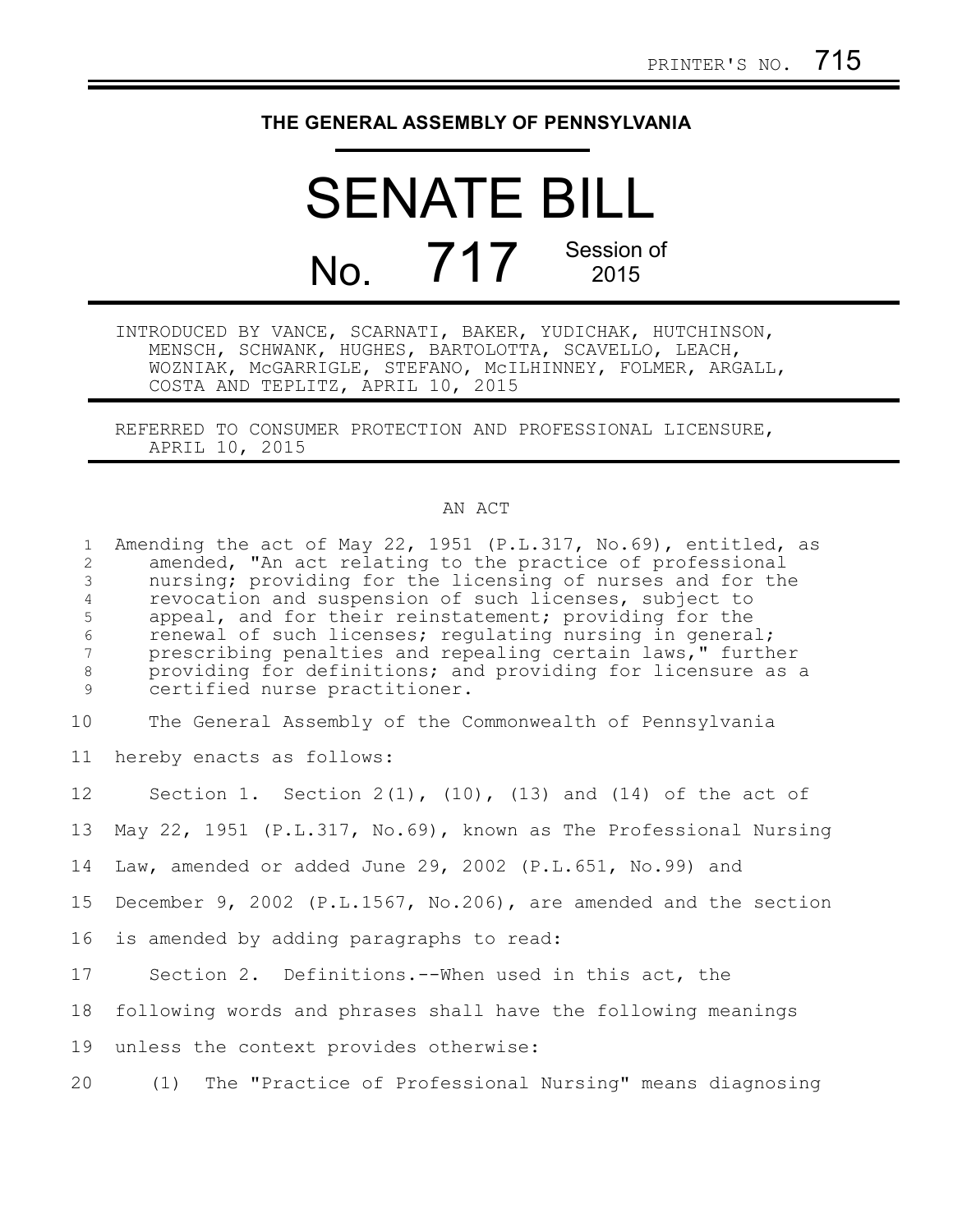and treating human responses to actual or potential health problems through such services as casefinding, health teaching, health counseling, and provision of care supportive to or restorative of life and well-being, and executing medical regimens as prescribed by a licensed physician or dentist. The foregoing shall not be deemed to include acts of medical diagnosis or prescription of medical therapeutic or corrective measures, except as performed by a certified [registered] nurse practitioner acting in accordance with rules and regulations promulgated by the Board. 1 2 3 4 5 6 7 8 9 10

\* \* \* 11

(10) "Medical nutrition therapy" means the component of nutrition therapy that concerns determining and recommending nutrient needs based on nutritional assessment and medical problems relative to diets prescribed by a licensed physician or certified nurse practitioner, including: 12 13 14 15 16

(i) tube feedings; 17

(ii) specialized intravenous solutions; 18

(iii) specialized oral solutions; and 19

(iv) interactions of prescription drugs with food or nutrients. 20 21

\* \* \* 22

[(13) "Collaboration" means a process in which a certified registered nurse practitioner works with one or more physicians to deliver health care services within the scope of the certified registered nurse practitioner's expertise. The process includes all of the following: 23 24 25 26 27

(i) Immediate availability of a licensed physician to a certified registered nurse practitioner through direct communications or by radio, telephone or telecommunications. 28 29 30

```
20150SB0717PN0715 - 2 -
```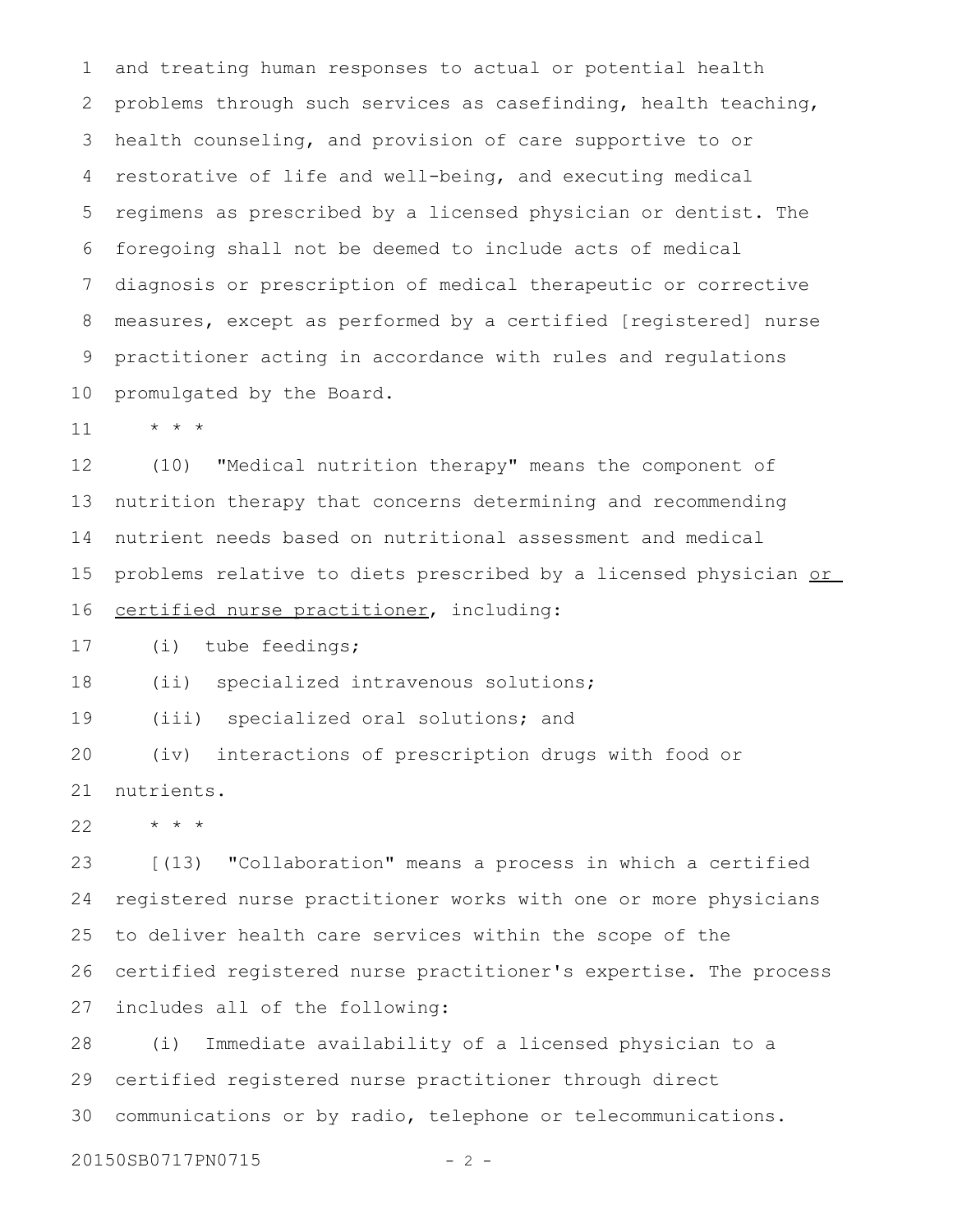(ii) A predetermined plan for emergency services. 1

(iii) A physician available to a certified registered nurse practitioner on a regularly scheduled basis for referrals, review of the standards of medical practice incorporating consultation and chart review, drug and other medical protocols within the practice setting, periodic updating in medical diagnosis and therapeutics and cosigning records when necessary to document accountability by both parties. 2 3 4 5 6 7 8

(14) "Drug Review Committee" means the committee established in section 8.4 whose function is to approve or disapprove, by addition or deletion, the categories of drugs that may be prescribed by certified registered nurse practitioners.] \* \* \* 9 10 11 12 13

(16) "Certified nurse practitioner" or "advanced practice registered nurse-certified nurse practitioner" means a registered nurse licensed in this Commonwealth to practice independently in a particular clinical specialty area or population focus in which the registered nurse is certified. (17) "Population focus" means a category of the population within which a certified nurse practitioner practices, including family/individual across the lifespan, adult-gerontology, neonatal, pediatrics, women's health/gender-related, psychiatric/mental health and any other such categories as designated by board regulations. (18) "Controlled substance" means any drug designated as such under the provisions of the act of April 14, 1972 (P.L.233, No.64), known as the "Controlled Substance, Drug, Device and Cosmetic Act." (19) "Non-proprietary drug" means a drug containing any quantity of any controlled substance or any drug which is 14 15 16 17 18 19 20 21 22 23 24 25 26 27 28 29 30

20150SB0717PN0715 - 3 -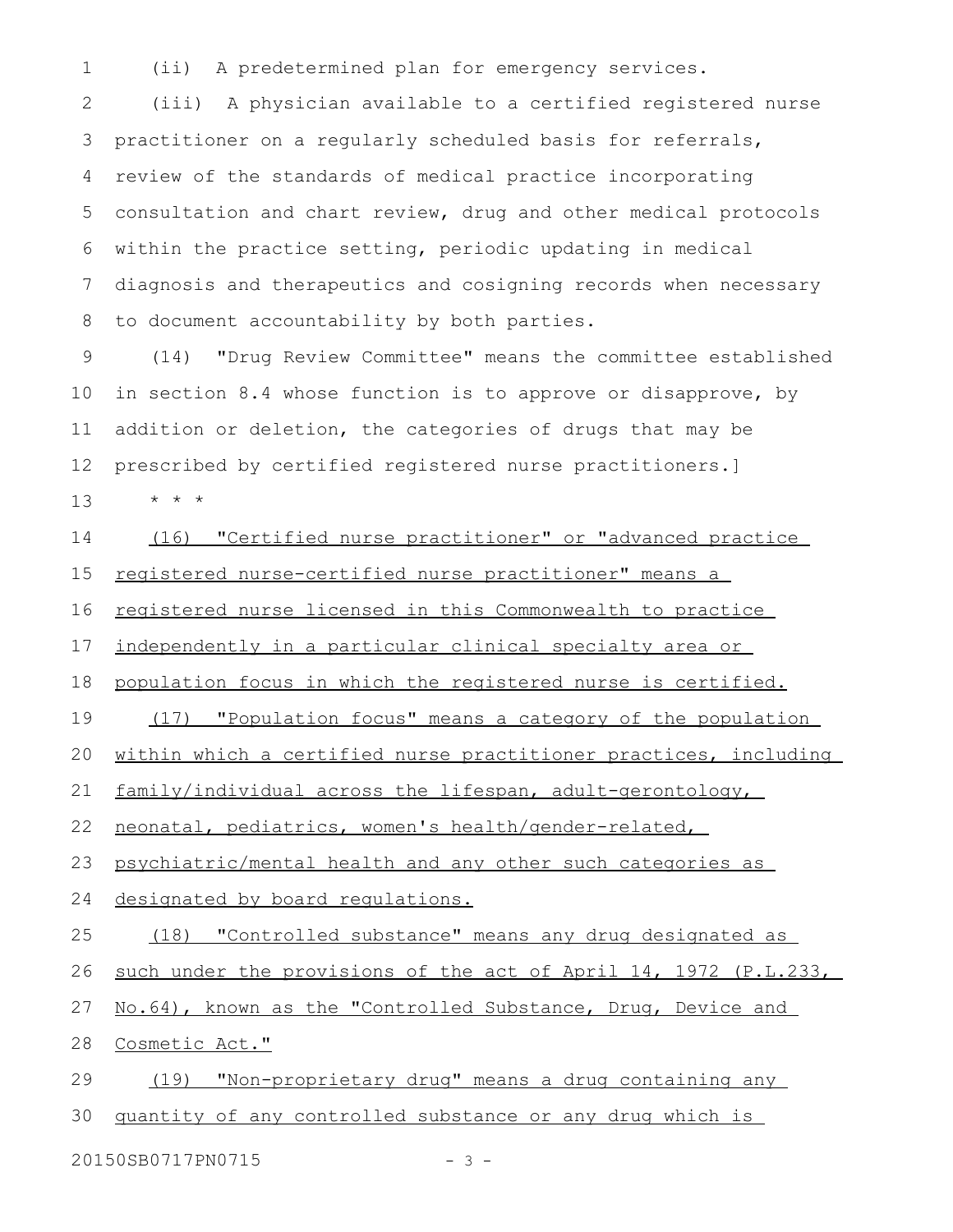required by any applicable Federal or State law to be dispensed only by prescription. (20) "Proprietary drug" means a non-prescription, nonnarcotic medicine or drug which may be sold without a prescription and which is prepackaged for use by the consumer and labeled in accordance with the requirements of the statutes and regulations of the Federal Government and this Commonwealth. (21) "Licensed independent practitioner" means any practitioner licensed under this act to provide care and services, without direction or supervision, within the scope of the practitioner's license. Section 2. Section 2.1(l) of the act, added December 9, 2002 (P.L.1567, No.206), is amended to read: Section 2.1. State Board of Nursing. --\* \* \* (l) Any powers and duties imposed on the State Board of Medicine or jointly imposed on the State Board of Medicine and the State Board of Nursing, with respect to certified [registered] nurse practitioners, by or pursuant to law or regulation shall, after the effective date of this subsection, be exercised solely by the State Board of Nursing. This subsection shall not apply to 49 Pa. Code §§ 21.283(4) (relating to prescribing and dispensing drugs) and 21.321 (relating to performance of tasks without direction; performance of tasks without training; other) unless the State Board of Nursing promulgates a regulation to exercise the duties imposed on the State Board of Medicine by those sections. Section 3. Sections 3.1(b) and 7(b) of the act, amended or added June 29, 2002 (P.L.651, No.99), are amended to read: Section 3.1. Dietitian-Nutritionist License Required.--\* \* \* (b) Nothing in this section shall be construed to require or 1 2 3 4 5 6 7 8 9 10 11 12 13 14 15 16 17 18 19 20 21 22 23 24 25 26 27 28 29 30

20150SB0717PN0715 - 4 -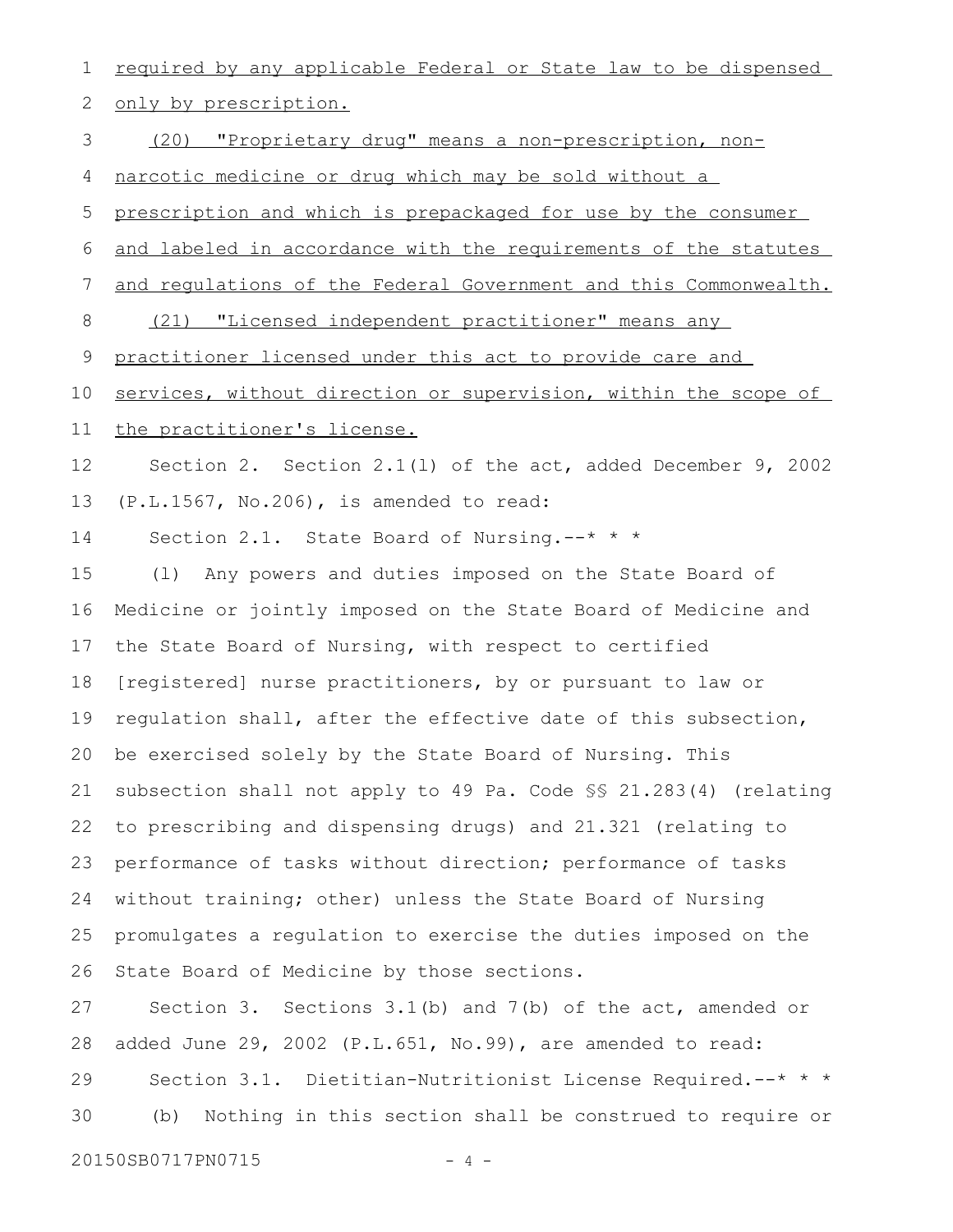preclude third-party insurance reimbursement. Nothing herein shall preclude an insurer or other third-party payor from requiring that a licensed dietitian-nutritionist obtain a referral from a licensed physician, certified nurse practitioner, dentist or podiatrist or that a licensed dietitian-nutritionist file an evaluation and treatment plan with the insurer or third-party payor as a precondition of reimbursement. 1 2 3 4 5 6 7 8

Section 7. Graduates of Schools of Other States, Territories or Dominion of Canada.--\* \* \* 9 10

(b) The Board may issue a [certification to registered nurse practitioners who have] license as a certified nurse 11 12

practitioner to a registered nurse who has completed a course of study considered by the Board to be equivalent to that required in this State at the time such course was completed or who is licensed or certified by another state, territory or possession of the United States or a foreign country as deemed equivalent to Pennsylvania's [certification] licensure requirements in accordance with the [joint] rules and regulations of the [Boards of Nursing and Medicine] board. 13 14 15 16 17 18 19 20

\* \* \* 21

Section 4. Section 8.1 of the act is amended by adding a subsection to read: 22 23

Section 8.1. Certified Registered Nurse Practitioners; Qualifications.--\* \* \* 24 25

(d) The authority of the board to certify a licensed 26

registered nurse as a certified registered nurse practitioner 27

shall expire on the effective date of section 8.8. 28

Section 5. Section 8.2 of the act, amended July 20, 2007 (P.L.318, No.48), is amended to read: 29 30

20150SB0717PN0715 - 5 -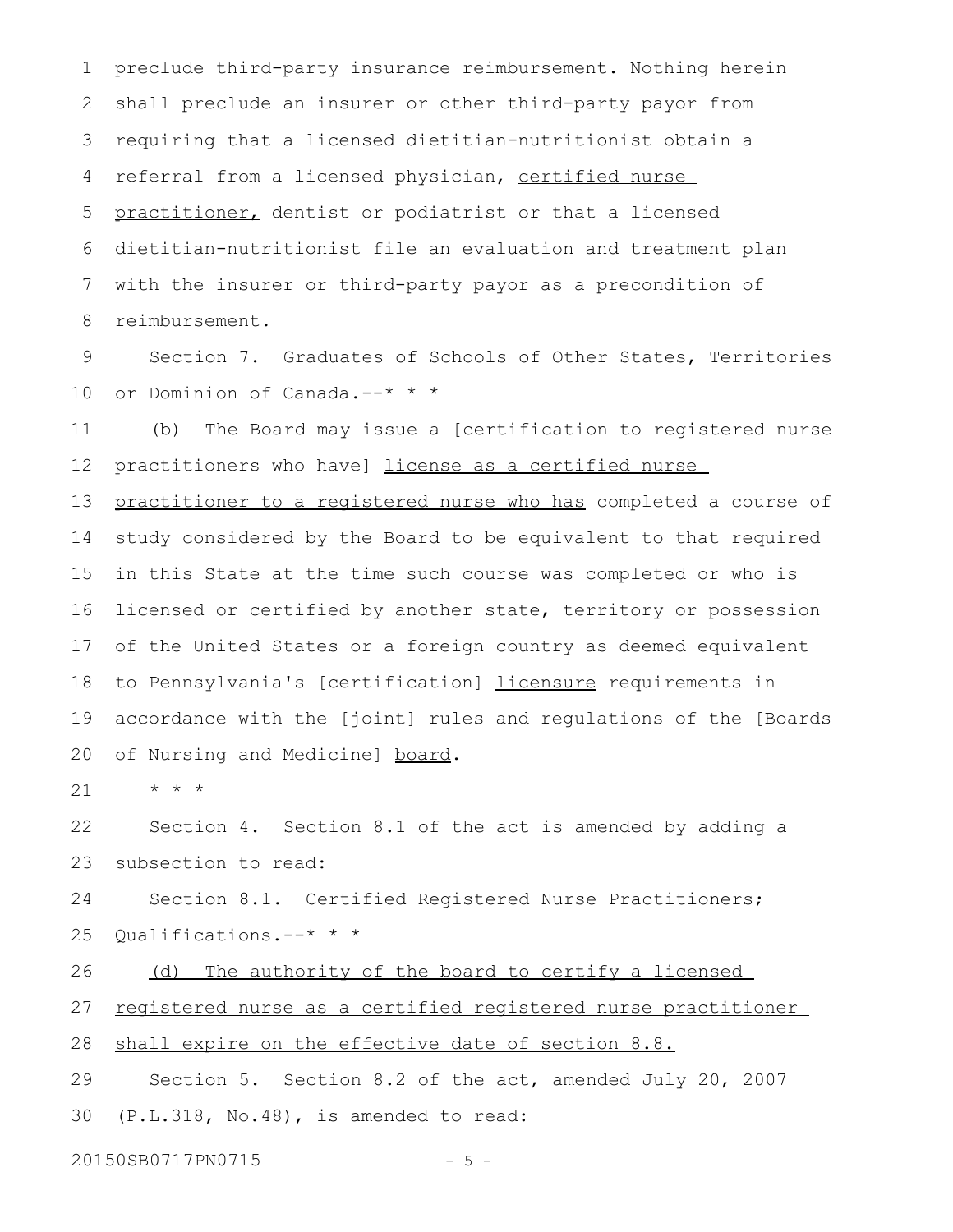Section 8.2. Scope of Practice for Certified [Registered] Nurse Practitioners.--(a) A certified [registered] nurse practitioner [while functioning in the expanded role as a professional nurse] shall practice within the scope of practice of the particular clinical specialty area or population focus in which the nurse is [certified] licensed by the board. Notwithstanding any other provision of law, a certified nurse practitioner is entitled to all of the following: 1 2 3 4 5 6 7 8

(1) To practice as a licensed independent practitioner within the scope of practice of the particular clinical 9 10

specialty area or population focus in which the nurse is 11

licensed by the board. 12

(2) To be recognized as a primary care provider under managed care and other health care plans. 13 14

(b) A certified [registered] nurse practitioner may perform acts of medical diagnosis [in collaboration with a physician and] in accordance with regulations promulgated by the board. (c) [Except as provided in subsection  $(c.1)$ , a]  $\underline{A}$  certified [registered] nurse practitioner may prescribe medical therapeutic or corrective measures if the nurse is acting in accordance with the provisions of section 8.3. 15 16 17 18 19 20 21

 $(c.1)$  [Except as limited by subsection  $(c.2)$ , and in]  $\underline{In}$ addition to existing authority, a certified [registered] nurse practitioner shall have authority to do all of the following, provided that the certified nurse practitioner is acting within the scope of [the certified registered nurse practitioner's collaborative or written agreement with a physician and] the certified [registered] nurse practitioner's [specialty] certification: 22 23 24 25 26 27 28 29

(1) Order home health and hospice care. 30

20150SB0717PN0715 - 6 -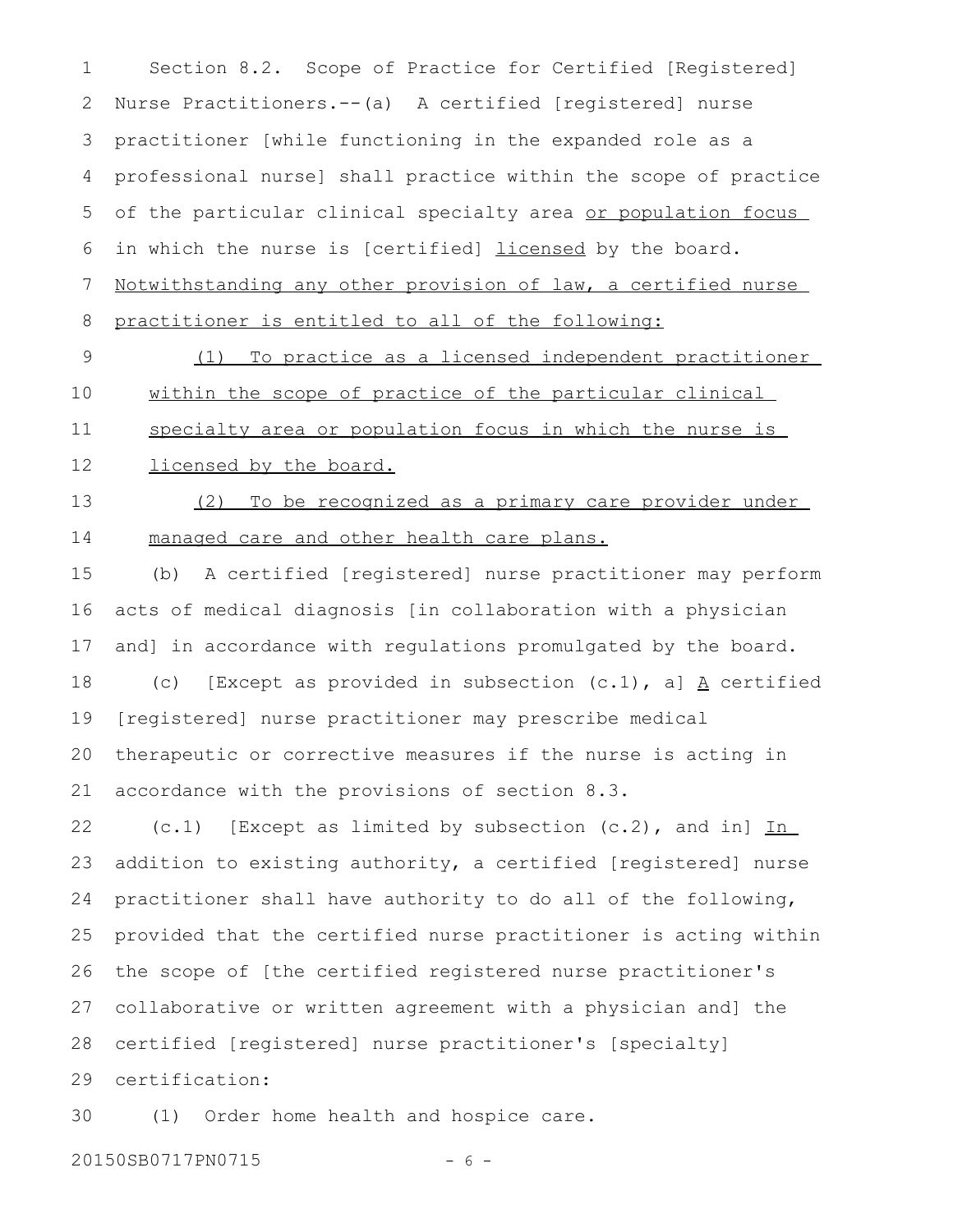(2) Order durable medical equipment. 1

(3) Issue oral orders [to the extent permitted by the health care facilities' by-laws, rules, regulations or administrative policies and guidelines]. 2 3 4

(4) Make physical therapy and dietitian referrals. 5

(5) Make respiratory, speech and occupational therapy referrals. 6 7

(6) Perform disability assessments for the program providing Temporary Assistance to Needy Families (TANF). 8 9

(7) Issue homebound schooling certifications. 10

(8) Perform and sign the initial assessment of methadone treatment evaluations[, provided that any] and order [for] methadone treatment [shall be made only by a physician]. 11 12 13

(c.2) [Nothing in this section shall be construed to: 14

(1) Supersede the authority of the Department of Health and the Department of Public Welfare to regulate the types of health care professionals who are eligible for medical staff membership or clinical privileges. 15 16 17 18

(2) Restrict the authority of a health care facility to determine the scope of practice and supervision or other oversight requirements for health care professionals practicing within the facility.] Notwithstanding any provision of the act of July 19, 1979 (P.L.130, No.48), known as the Health Care Facilities Act, that may be to the contrary, no regulation or order of the Department of Health, the Department of Human Services or the Insurance Department shall supersede the decision of the governing body of a health care facility that the types of health care professionals who are eligible for medical staff membership or clinical privileges at the facility include certified nurse practitioners when practicing as 19 20 21 22 23 24 25 26 27 28 29 30

20150SB0717PN0715 - 7 -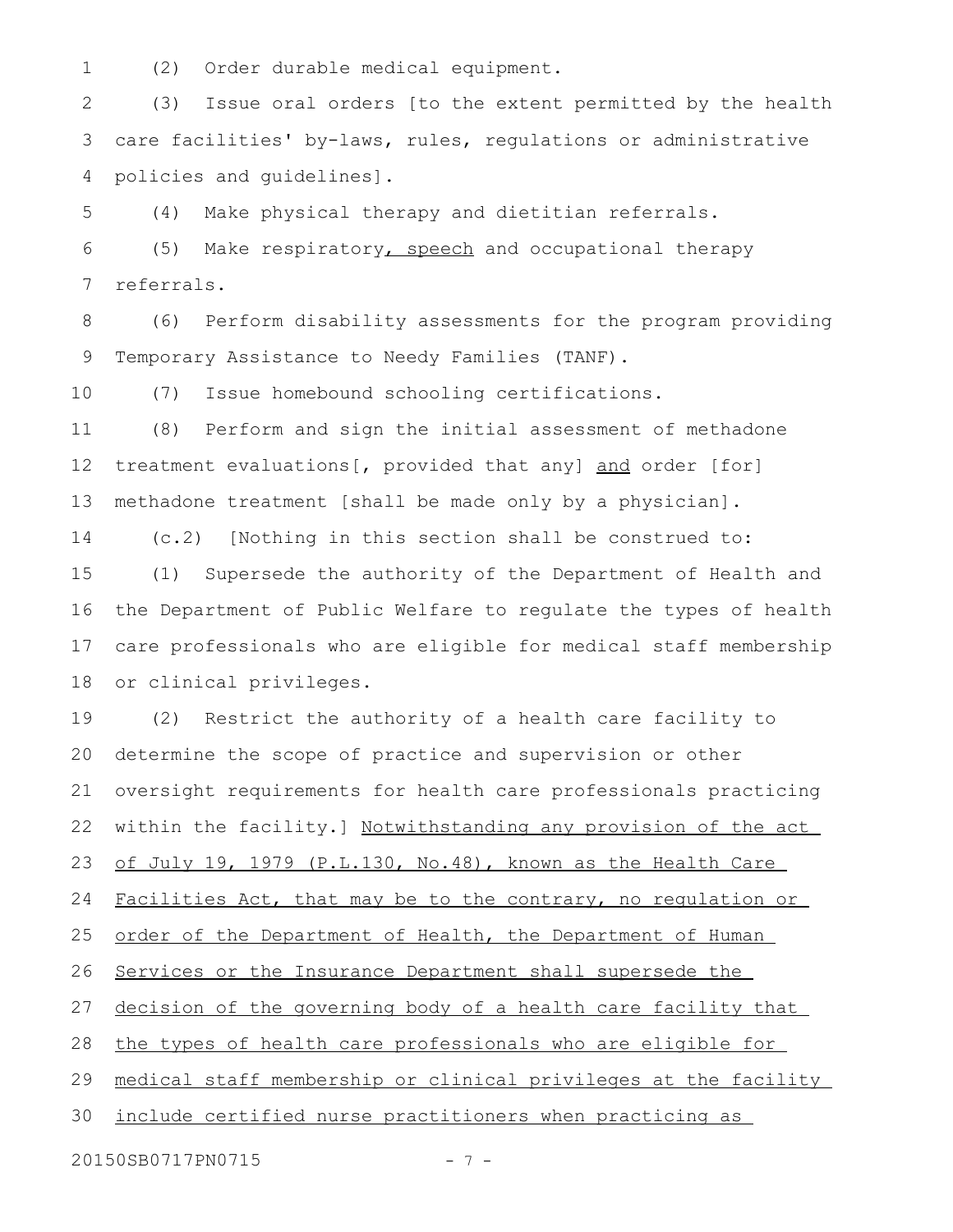licensed independent practitioners. 1

(d) Nothing in this section shall be construed to limit or prohibit a certified [registered] nurse practitioner from engaging in those activities which normally constitute the practice of nursing as defined in section 2. 2 3 4 5

Section 6. Sections 8.3 and 8.4 of the act, added December 9, 2002 (P.L.1567, No.206), are amended to read: 6 7

Section 8.3. Prescriptive Authority for Certified [Registered] Nurse Practitioners.--(a) A certified [registered] nurse practitioner may prescribe medical therapeutic or corrective measures if the nurse: 8 9 10 11

(1) has successfully completed at least forty-five (45) hours of coursework specific to advanced pharmacology at a level above that required by a professional nursing education program; (2) is [acting in collaboration with a physician as set 12 13 14 15

forth in a written agreement which shall, at a minimum, identify the following: 16 17

(i) the area of practice in which the nurse is certified; (ii) the categories of drugs from which the nurse may prescribe or dispense; and 18 19 20

(iii) the circumstances and how often the collaborating physician will personally see the patient] practicing within a clinical specialty area or population focus in which the nurse is certified; and 21 22 23 24

(3) is acting in accordance with regulations promulgated by the board. 25 26

(b) A certified [registered] nurse practitioner who satisfies the requirements of subsection (a) may independently prescribe and dispense [those categories of drugs that certified registered nurse practitioners were authorized to prescribe and 27 28 29 30

20150SB0717PN0715 - 8 -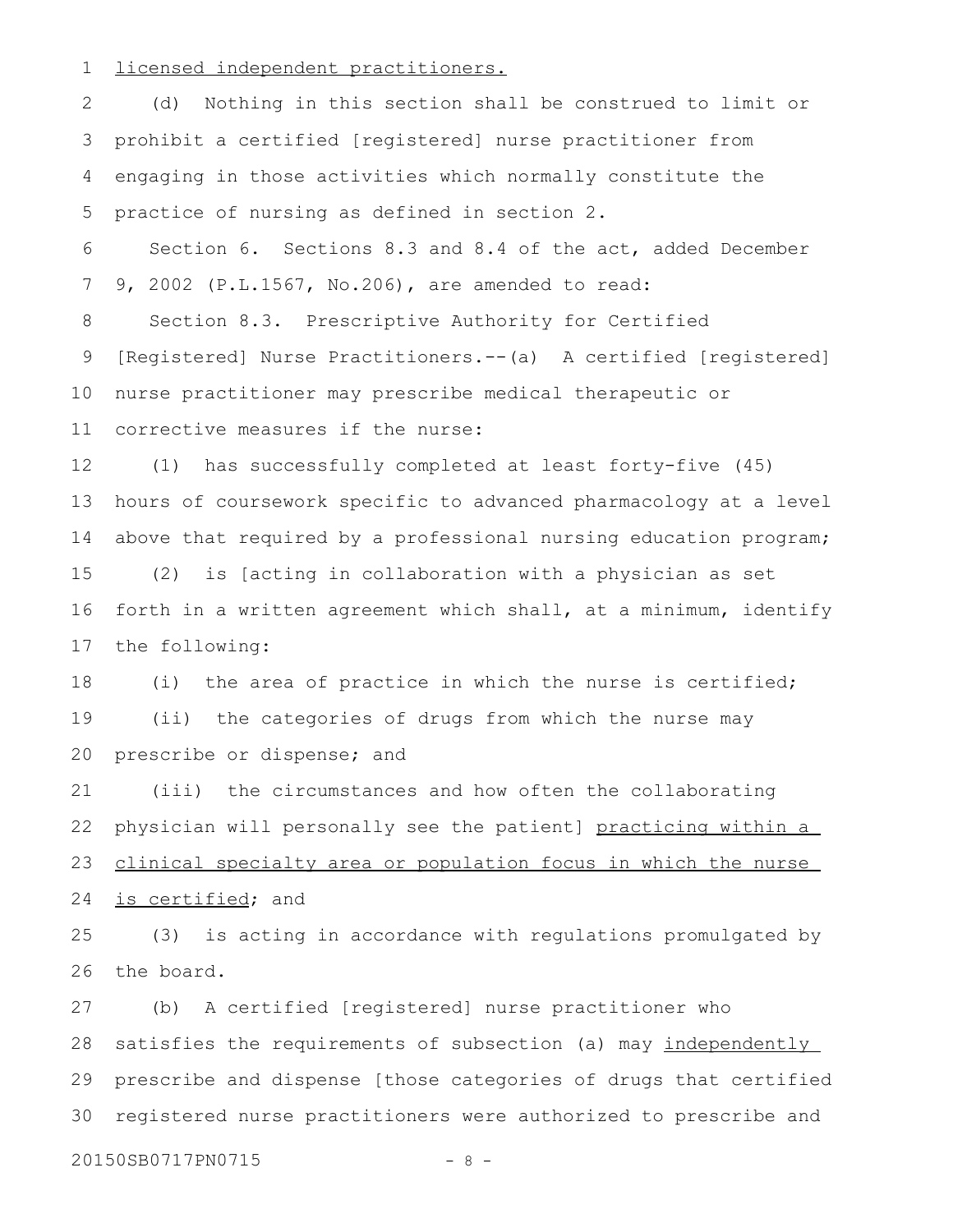dispense by board regulations in effect on the effective date of this section, subject to the restrictions on certain drug categories imposed by those regulations. The board shall add to or delete from the categories of authorized drugs in accordance with the provisions of section 8.4] proprietary and nonproprietary drugs, subject to any restrictions imposed by board regulations or by Federal law. 1 2 3 4 5 6 7

Section 8.4. [Drug Review Committee.--(a) The Drug Review Committee is hereby established and shall consist of seven members as follows: 8 9 10

(1) The Secretary of Health or, at the discretion of the Secretary of Health, the Physician General as his or her designee, who shall act as chairman. 11 12 13

(2) Two certified registered nurse practitioners who are actively engaged in clinical practice, appointed to three-year terms by the Secretary of Health. 14 15 16

(3) Two licensed physicians who are actively engaged in clinical practice, appointed to three-year terms by the Secretary of Health, at least one of whom shall, at the time of appointment, be collaborating with one or more certified registered nurse practitioners in accordance with section 8.3(a) (2). 17 18 19 20 21 22

(4) Two licensed pharmacists who are actively engaged in the practice of pharmacy, appointed to three-year terms by the Secretary of Health. 23 24 25

(b) (1) The board shall submit to the Drug Review Committee any proposed change to the categories of drugs that certified registered nurse practitioners were authorized to prescribe pursuant to board regulations in effect on the effective date of this section. The board shall not change, by addition or 26 27 28 29 30

20150SB0717PN0715 - 9 -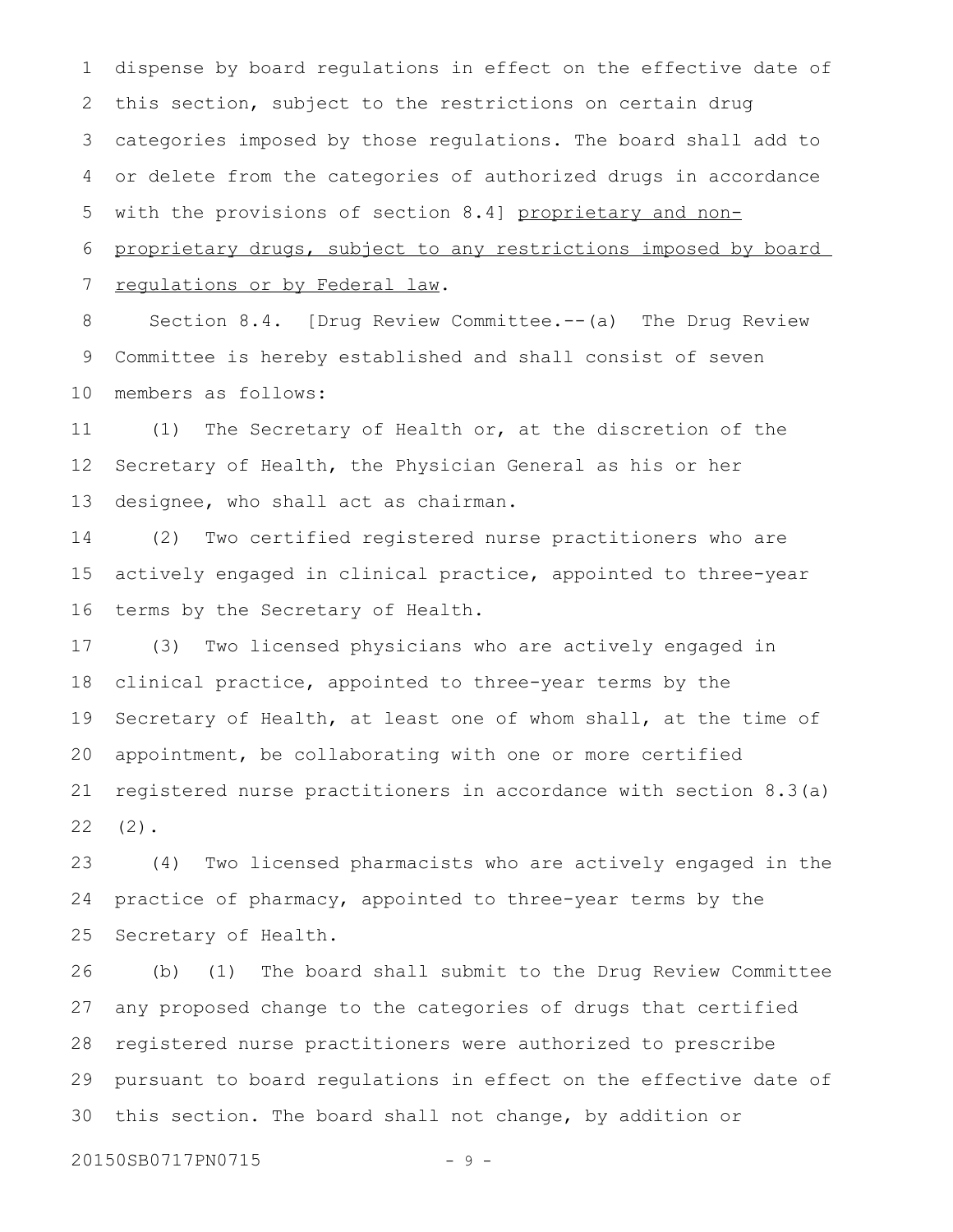deletion, the categories of authorized drugs without prior approval of the Drug Review Committee. 1 2

(2) Within sixty (60) days of a submission by the board under paragraph (1), a majority of the Drug Review Committee shall vote to approve or disapprove the proposed change. 3 4 5

(3) If a majority of the Drug Review Committee fails to vote to approve or disapprove the proposed change within sixty (60) days of receipt of a submission by the board under paragraph (1), the Drug Review Committee shall be deemed to have approved the proposed change.] (Reserved). 6 7 8 9 10

Section 7. Section 8.7 of the act, added July 20, 2007 (P.L.318, No.48), is amended to read: 11 12

Section 8.7. Professional Liability.--A certified [registered] nurse practitioner practicing in this Commonwealth shall maintain a level of professional liability coverage as required for a nonparticipating health care provider under the act of March 20, 2002 (P.L.154, No.13), known as the "Medical Care Availability and Reduction of Error (Mcare) Act," but shall not be eligible to participate in the Medical Care Availability and Reduction of Error (Mcare) Fund. 13 14 15 16 17 18 19 20

Section 8. The act is amended by adding a section to read: Section 8.8. Licensure as a Certified Nurse Practitioner.-- (a) A registered nurse who holds current certification by the board, pursuant to section 8.1, as a certified registered nurse practitioner in a particular clinical specialty area on the effective date of this section shall automatically be deemed to be licensed by the board as a certified nurse practitioner, either in that specialty area or in the population focus for which that registered nurse is otherwise qualified. The board shall issue appropriate written notice of such license as a 21 22 23 24 25 26 27 28 29 30

20150SB0717PN0715 - 10 -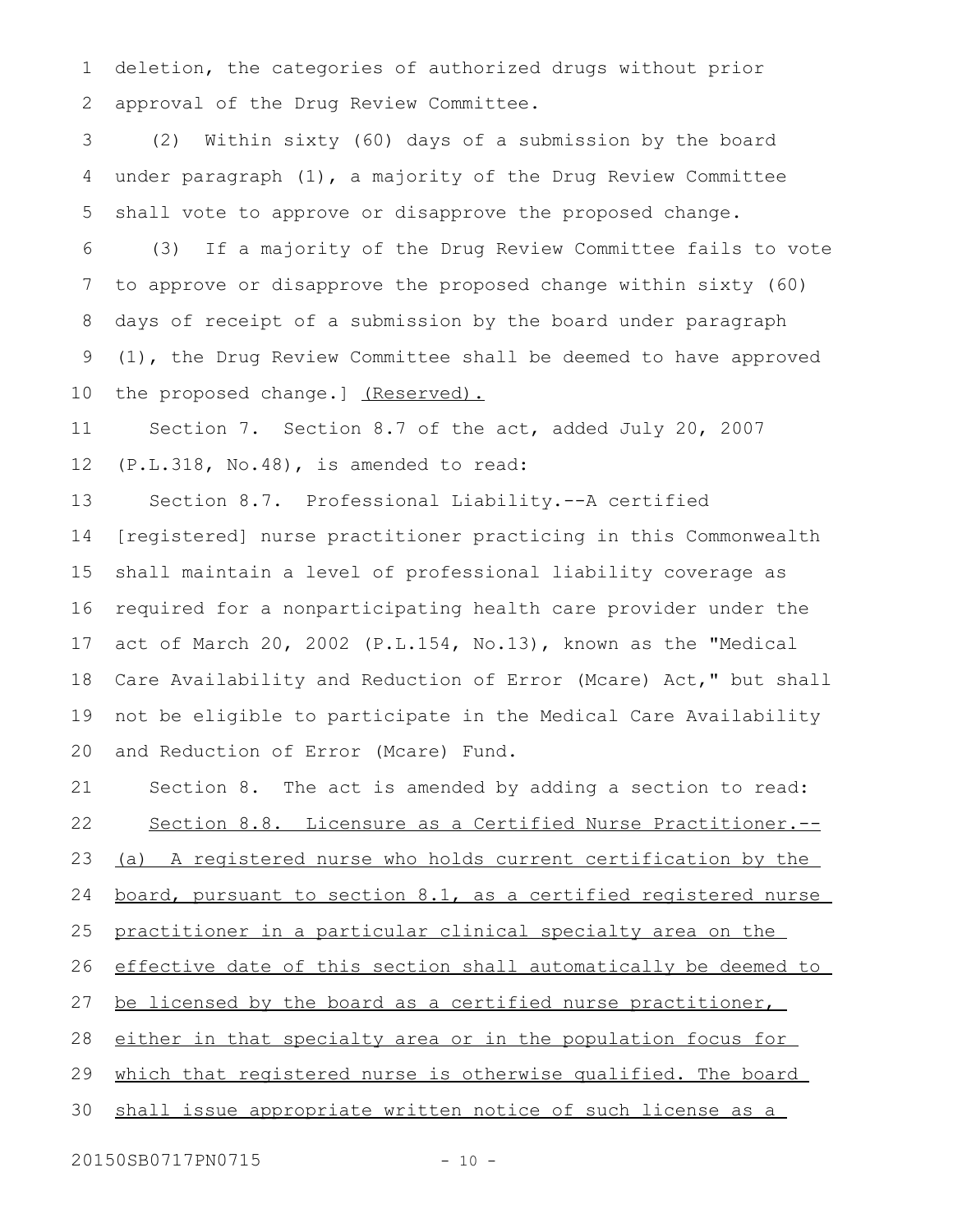| 1  | certified nurse practitioner, provided that the issuance of that        |
|----|-------------------------------------------------------------------------|
| 2  | notice shall not be a condition precedent to practice in                |
| 3  | accordance with that license.                                           |
| 4  | Except as provided in subsection (a), a person shall not<br>(b)         |
| 5  | qualify for an initial license as a certified nurse practitioner        |
| 6  | on or after the effective date of this section unless the person        |
| 7  | meets the following criteria:                                           |
| 8  | (1) Holds a current license in this Commonwealth as a                   |
| 9  | registered nurse.                                                       |
| 10 | Is a graduate of an accredited, board-approved master's<br>(2)          |
| 11 | or post-master's nurse practitioner program.                            |
| 12 | (3) Holds current certification as a certified nurse                    |
| 13 | practitioner from a board-recognized national certification             |
| 14 | program which required passing a national certifying examination        |
| 15 | <u>in the particular clinical specialty area or population focus in</u> |
| 16 | which the nurse is seeking licensure by the board.                      |
| 17 | (c) (1) An initial license pursuant to subsection (a) as a              |
| 18 | certified nurse practitioner shall expire on the same date as           |
| 19 | the nurse's then current license as a registered nurse is               |
|    | 20 scheduled to expire. Such license as a certified nurse               |
| 21 | practitioner shall thereafter be renewed biennially on the same         |
| 22 | date as the nurse's license as a registered nurse.                      |
| 23 | An initial license pursuant to subsection (b) or section<br>(2)         |
| 24 | 7(b) as a certified nurse practitioner shall expire on the same         |
| 25 | date as the nurse's then current license as a registered nurse          |
| 26 | is scheduled to expire. Such license as a certified nurse               |
| 27 | practitioner shall thereafter be renewed biennially on the same         |
| 28 | date as the nurse's license as a registered nurse.                      |
| 29 | (3) As a condition for biennial renewal by the board of a               |
| 30 | license as a certified nurse practitioner, the nurse must do all        |
|    | 20150SB0717PN0715<br>$-11 -$                                            |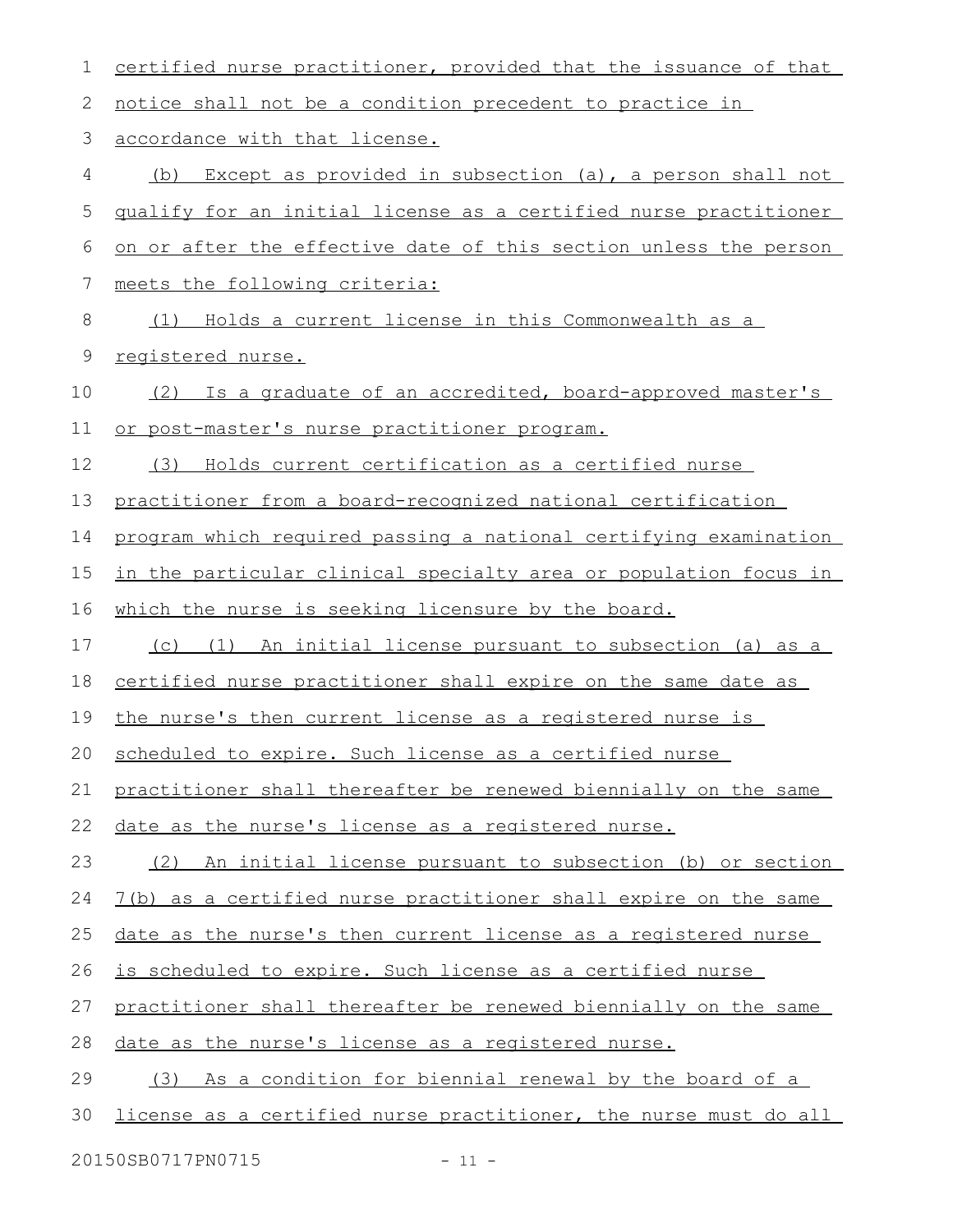| 1  | of the following:                                                |
|----|------------------------------------------------------------------|
| 2  | Maintain a current license in this Commonwealth as a<br>(i)      |
| 3  | registered nurse.                                                |
| 4  | Maintain current certification through a board-<br>$(i$ ii)      |
| 5  | recognized national certification program in the particular      |
| 6  | clinical specialty area or population focus in which the nurse   |
| 7  | is licensed as a certified nurse practitioner by the board.      |
| 8  | (iii) In the two years prior to renewal, complete at least       |
| 9  | thirty (30) hours of continuing education approved by the board. |
| 10 | In the case of a certified nurse practitioner who is prescribing |
| 11 | medical therapeutic or corrective measures pursuant to section   |
| 12 | 8.3, that continuing education must include at least sixteen     |
| 13 | (16) hours in pharmacology in that two-year period.              |
| 14 | (d)<br>The board shall establish a procedure by which a license  |
| 15 | as a certified nurse practitioner may be amended prior to the    |
| 16 | biennial renewal date in order to authorize a nurse to practice  |
| 17 | in a particular clinical specialty area or population focus in   |
| 18 | which the nurse was not certified on the effective date of this  |
| 19 | section or on the date on which the nurse's current license as a |
| 20 | certified nurse practitioner was issued or renewed. The board    |
| 21 | shall authorize a certified nurse practitioner to practice in an |
| 22 | additional clinical specialty area or population focus only if   |
| 23 | the nurse holds current certification from a board-recognized    |
| 24 | national certification program which required the passing of a   |
| 25 | national certifying examination in the additional clinical       |
| 26 | specialty area or population focus.                              |
| 27 | (e) (1) The use of the terms "certified registered nurse         |
| 28 | practitioner," "registered nurse practitioner," "certified nurse |
| 29 | practitioner" and "nurse practitioner" in any other act shall be |
| 30 | deemed to include a person licensed as a certified nurse         |
|    | 20150SB0717PN0715<br>$-12 -$                                     |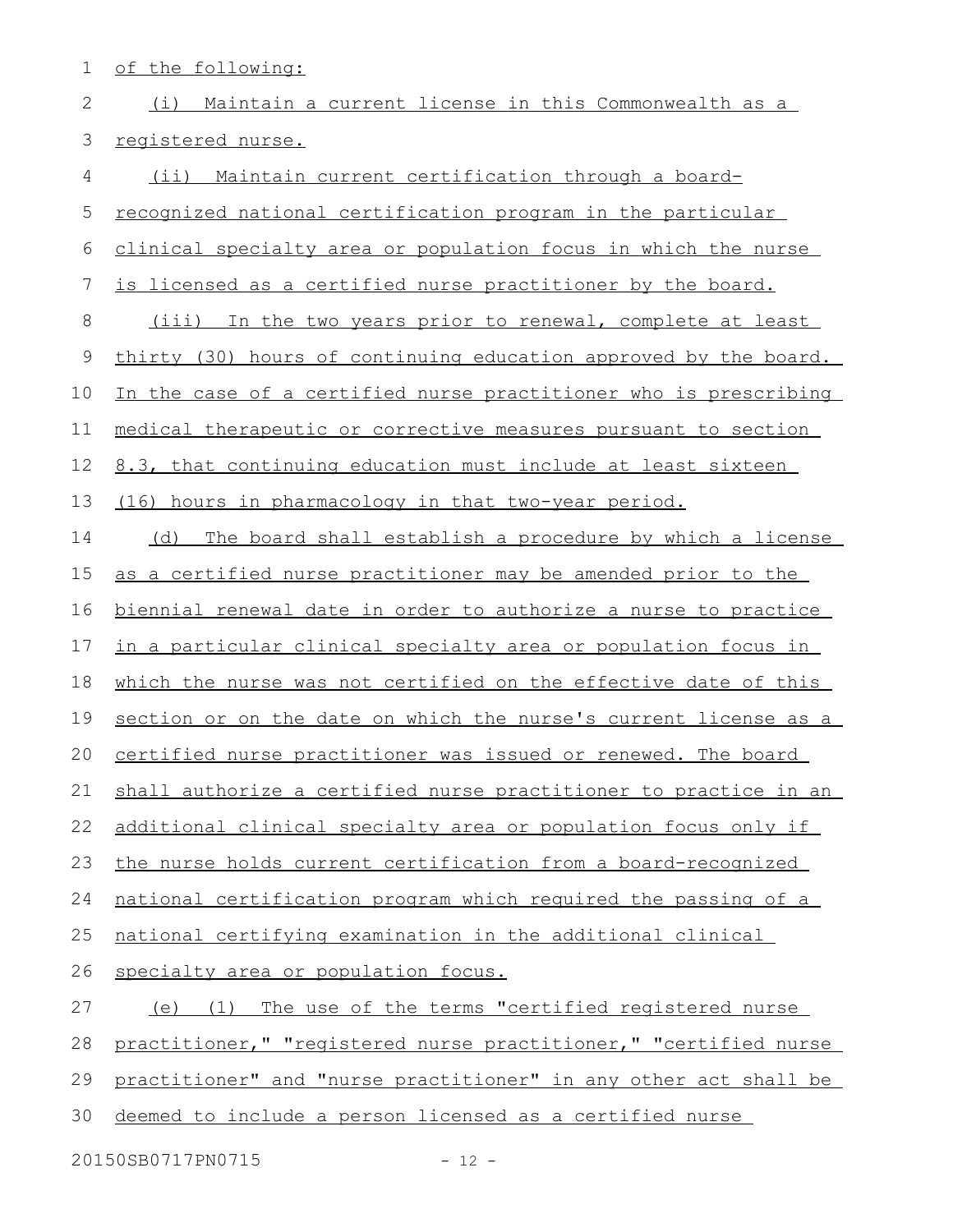| $\mathbf 1$  | practitioner pursuant to this section or to section 7(b).             |
|--------------|-----------------------------------------------------------------------|
| $\mathbf{2}$ | (2) A registered nurse who is licensed by the board as a              |
| 3            | certified nurse practitioner in a particular clinical specialty       |
| 4            | area or population focus is entitled to use the title "advanced       |
| 5            | practice registered nurse-certified nurse practitioner" and the       |
| 6            | letters "A.P.R.N.-C.N.P." It shall be unlawful for any other          |
| 7            | person to use the title "advanced practice registered nurse-          |
| 8            | <u>certified nurse practitioner" or the letters "A.P.R.N.-C.N.P."</u> |
| $\mathsf 9$  | (f) (1) A certified nurse practitioner may form a                     |
| 10           | professional corporation with one or more of the following:           |
| 11           | Other registered nurses.<br>(i)                                       |
| 12           | (i)<br>Other health care practitioners who treat human                |
| 13           | ailments and conditions and are licensed to provide health care       |
| 14           | services in this Commonwealth without receiving a referral or         |
| 15           | supervision from another health care practitioner.                    |
| 16           | This subsection shall be construed to abrogate the<br>(2)             |
| 17           | requirement that the State Board of Medicine and the State Board      |
| 18           | of Osteopathic Medicine expressly authorize the combined              |
| 19           | practice of certified nurse practitioners with doctors of             |
| 20           | medicine or doctors of osteopathic medicine, respectively, found      |
| 21           | in section 2903(d)(1)(ii) of Title 15 of the Pennsylvania             |
| 22           | Consolidated Statutes.                                                |
| 23           | Section 9. Within 90 days after the effective date of this            |
| 24           | act, the State Board of Nursing, the Department of Health, the        |
| 25           | Department of Human Services and other affected agencies shall        |
| 26           | initiate the promulgation of any regulations necessary because        |
| 27           | of the amendments made by this act to the act of May 22, 1951         |
| 28           | (P.L.317, No.69), known as the Professional Nursing Law,              |
| 29           | provided that the promulgation of those regulations shall not be      |

30 a condition precedent to the applicability of any such

20150SB0717PN0715 - 13 -